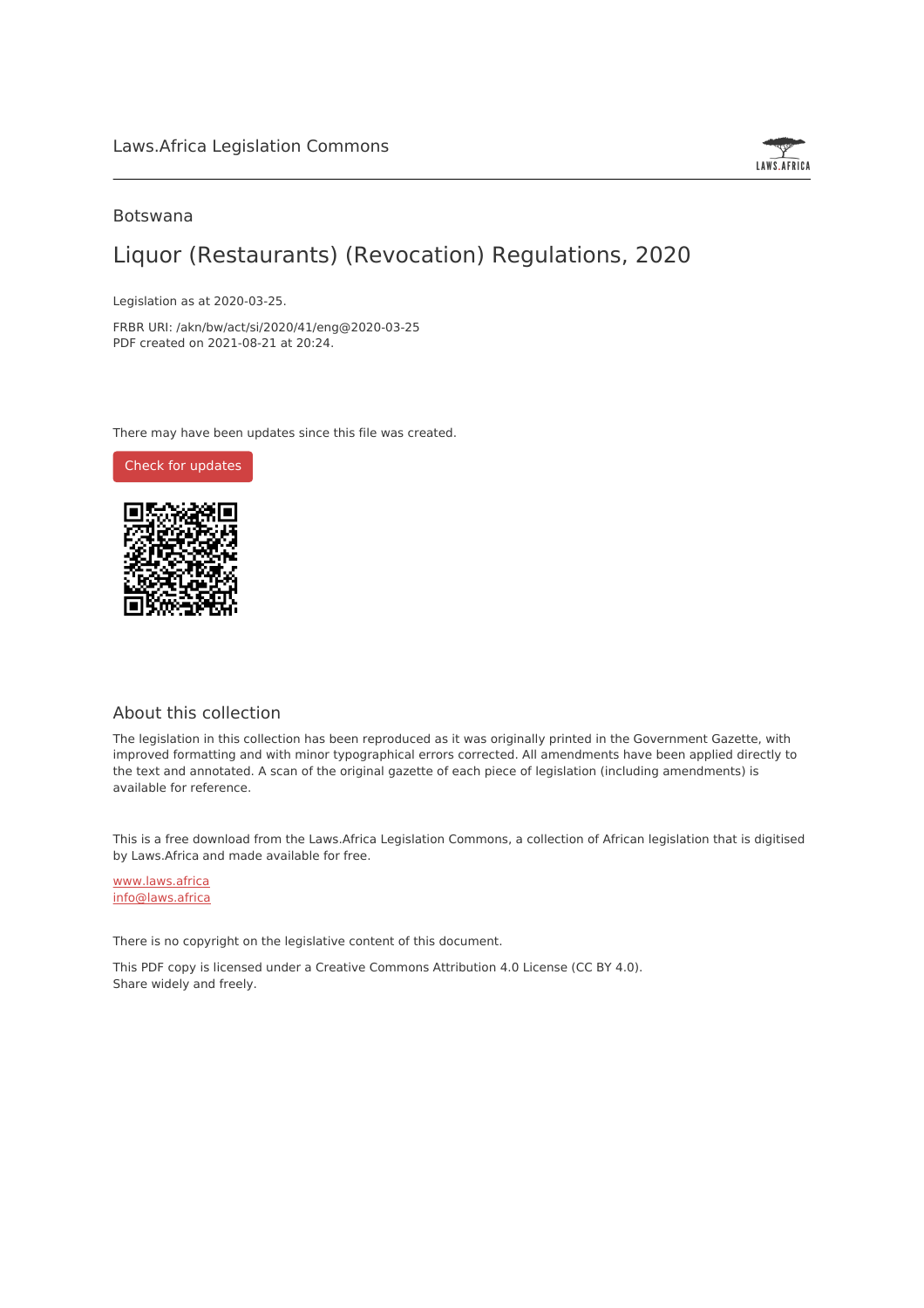## **Table of Contents**

| Liquor (Restaurants) (Revocation) Regulations, 2020 |  |
|-----------------------------------------------------|--|
| Statutory Instrument 41 of 2020                     |  |
| 1. Citation and commencement                        |  |
| 2. Revocation of S.I No. 129 of 2018                |  |